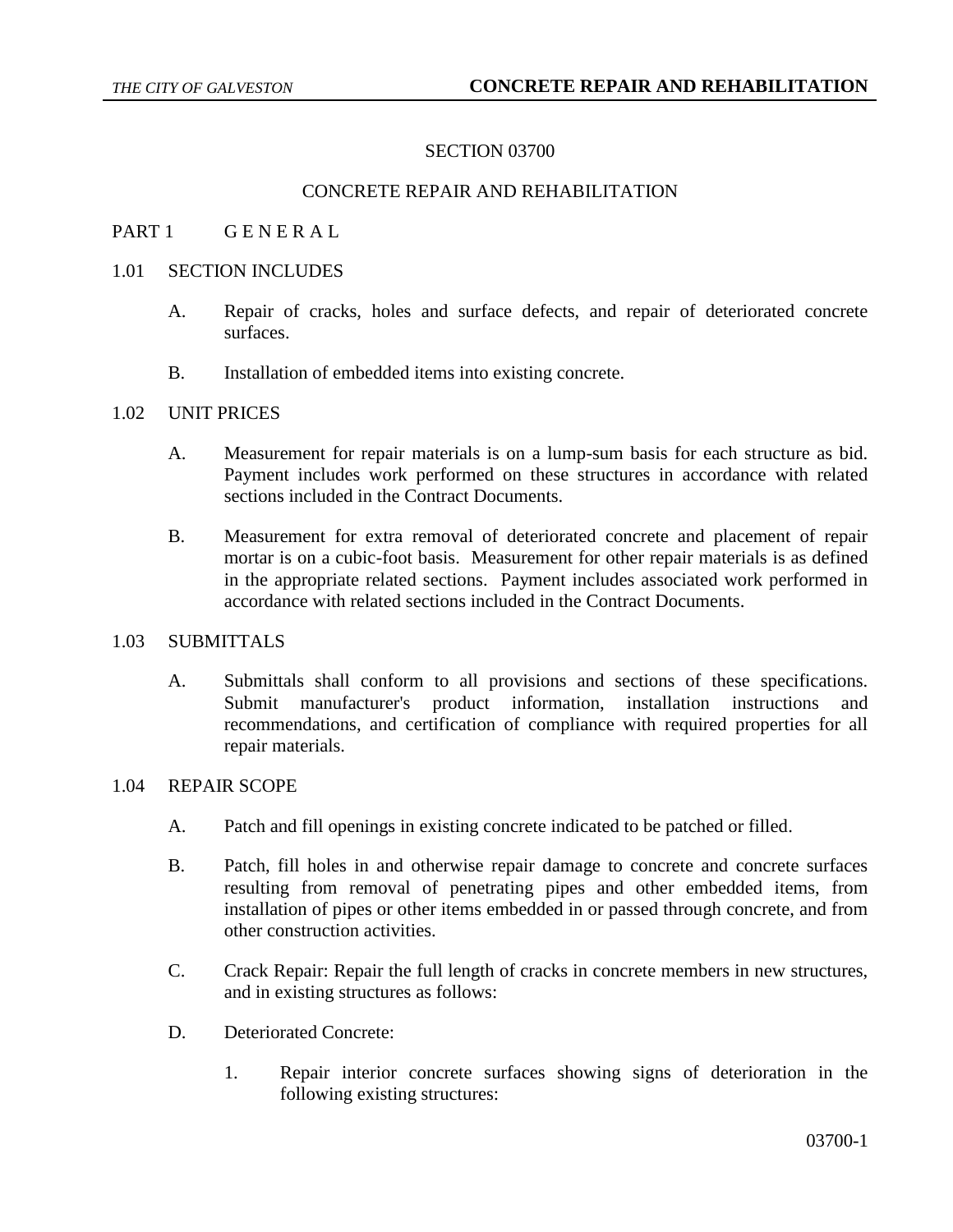2. The level of deterioration of the concrete varies within each of the listed structures.

## 1.05 QUALITY ASSURANCE

- A. Field Tests of Cement-based Grouts:
	- 1. Compression test specimens will be prepared during construction by the Owner's Representative, or Owner's Representative's authorized representative, from the first placement of each type of mortar or grout, and at intervals thereafter as determined by the Owner's Representative, to ensure continued compliance with these specifications.
	- 2. Specimen preparation and compression testing for repair mortar and nonshrink grout will be performed as specified in ASTM C109. A set of three specimens will be made for testing at 7 days, 28 days, and additional testing as appropriate.
	- 3. Material failing to meet Contract requirements is subject to removal, and replacement with new material meeting requirements, at no additional cost to the Owner.
	- 4. Cost of laboratory tests on mortar and grout will be borne by the Owner, except Contractor shall pay for tests failed, and additional testing and investigation work performed because of work not meeting Contract requirements.
	- 5. Contractor shall supply all materials necessary for fabricating test specimens and assist the Owner's Representative in obtaining specimens for testing.
- B. Repair concrete shall be tested as required in Section 03310 Structural Concrete.
- C. Epoxy grout shall be tested as required in Section 03600 Structural Grout.
- D. Chemical Grout:
	- 1. Installer: A waterproofing contractor with a minimum of 3 years experience in the installation of chemical grout systems as specified herein, and shall be certified or approved by the manufacturer.
	- 2. Waterproofing contractor shall submit a list of 5 previous jobs successfully completed by that firm that successfully utilized the specified chemical grout system.
- E. Construction Tolerances: As specified in Section 03100 Concrete Formwork, and Section 03345 - Concrete Finishing, except as otherwise indicated.
- PART 2 PRODUCTS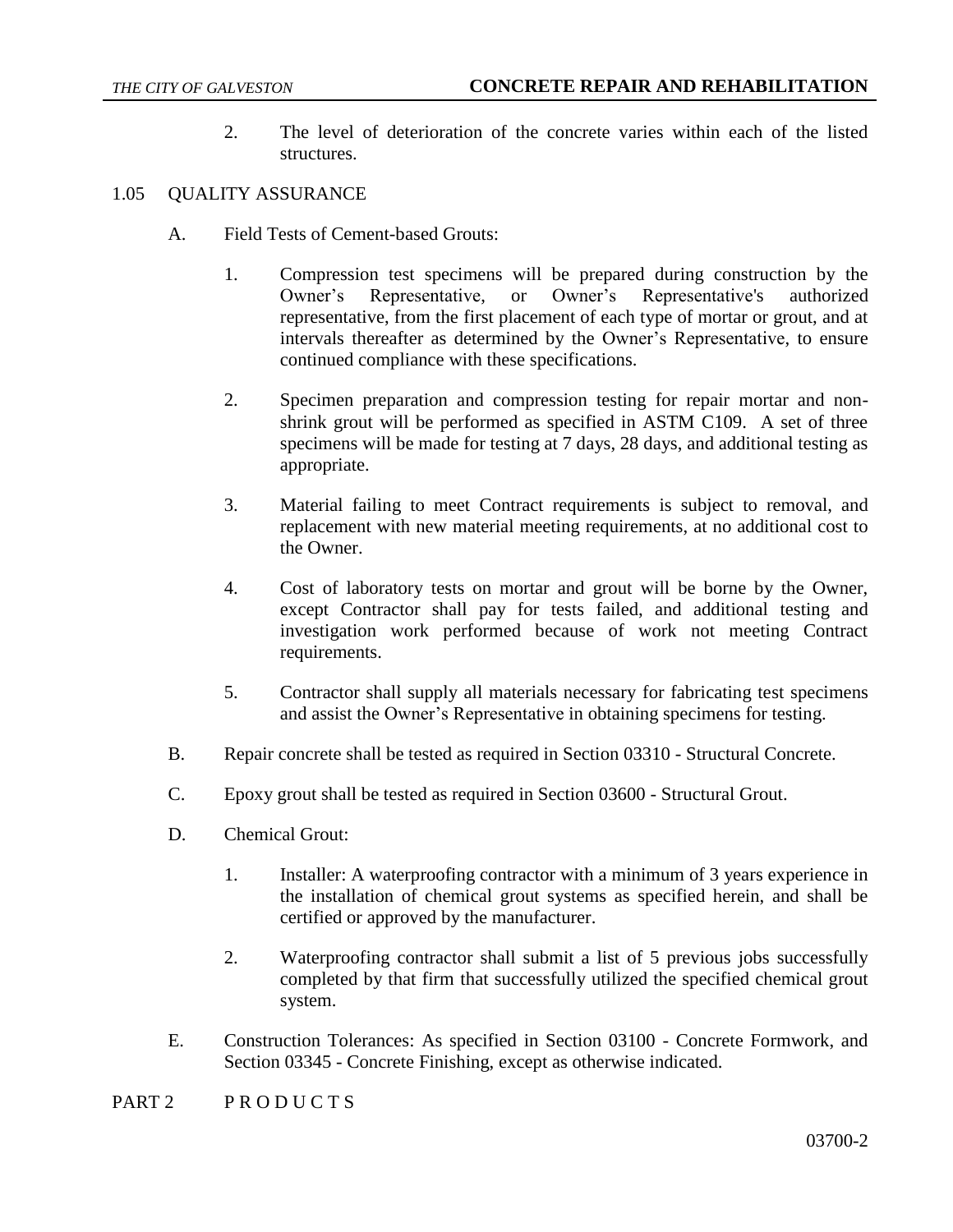### 2.01 REPAIR MORTAR

A. Repair Mortar: Prepackaged polymer-modified cement-based product specifically formulated for repair of surface defects in concrete, having the following properties:

| <b>Physical Property</b> | Minimum Value | <b>ASTM Standard</b> |
|--------------------------|---------------|----------------------|
|                          |               |                      |
| Compressive Strength     |               | C <sub>109</sub>     |
| 1 day                    | $2000$ psi    |                      |
| 28 days                  | 6000 psi      |                      |
|                          |               |                      |
| <b>Bond Strength</b>     |               | C882 (modified)      |
| 1 day                    | 1200 psi      |                      |
| 7 days                   | $2000$ psi    |                      |

- B. Manufacturer and Product: Emaco by Master Builders, SR93 by Euclid Chemical Company, Sikacem by Sika Corporation, Five Star Structural Concrete by Five Star Products, Inc., or equal. Where the manufacturer offers products in formulations intended for specific application conditions such as overhead and shotcrete application, use the formulation recommended by the manufacturer for the condition required.
- C. Minimum Repair Thickness: 0.50 inch.

# 2.02 NON-SHRINK GROUT

A. Non-shrink Grout: Comply with requirements of Section 03600 - Structural Grout.

# 2.03 CONCRETE MATERIALS

- A. Cement: Type II Portland cement, unless indicated otherwise. Where repairs are made on wall surfaces exposed to view and above normal water surface elevation, blend white Portland cement with Type II cement as needed to match the color of adjacent existing concrete surface.
- B. Repair Concrete: Class A (4000 psi), (unless specified otherwise) concrete with oneinch maximum coarse aggregate, complying with Section 03310 - Structural Concrete; minimum repair thickness, 2 inches.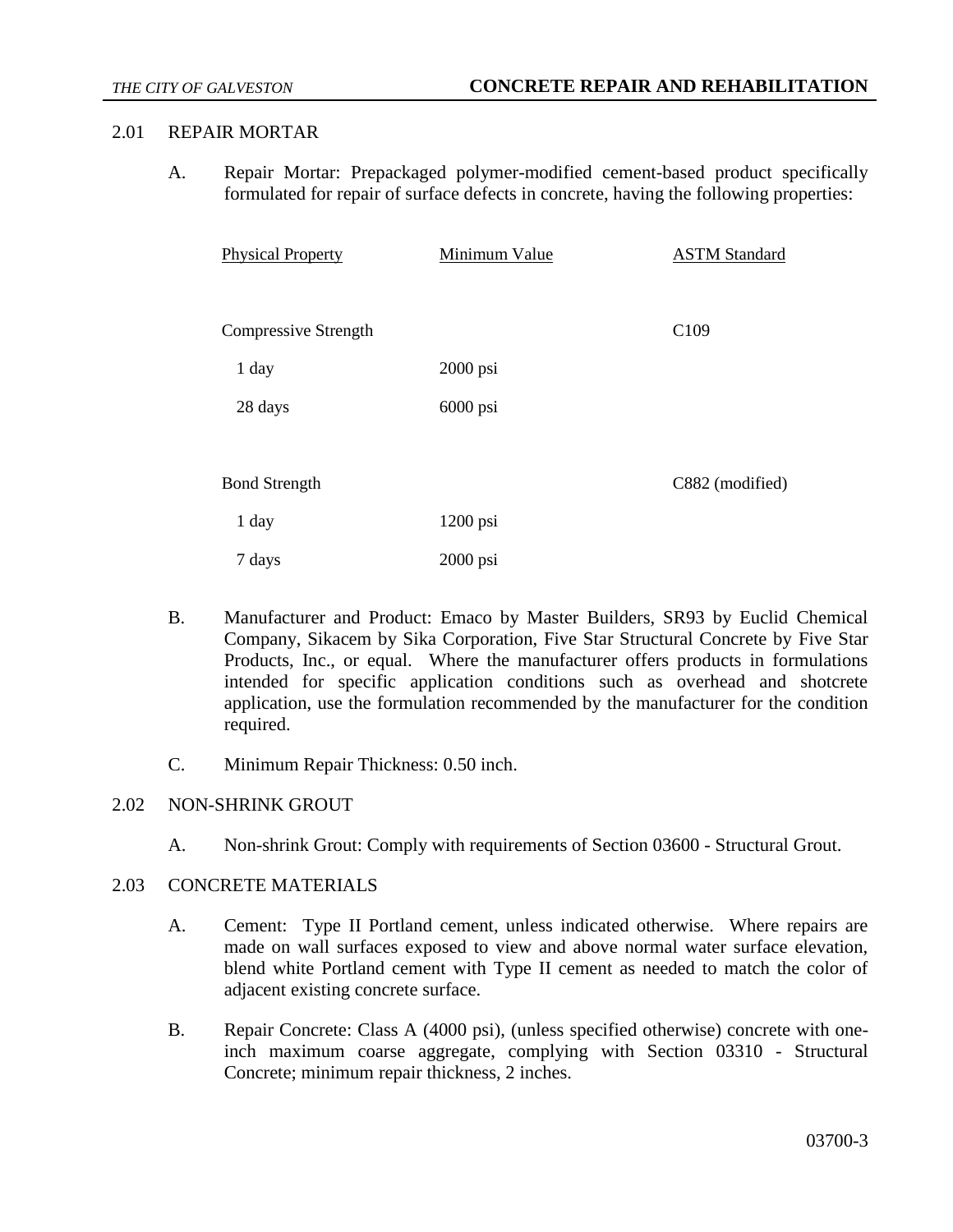- C. Cement Grout: Comply with Section 03600 Structural Grout; minimum repair thickness, one inch.
- D. Curing Materials, Bonding Agents and other Miscellaneous Materials: Comply with Section 03310 - Structural Concrete and Section 03370 - Concrete Curing.

### 2.04 AGGREGATE

A. Aggregate for Extending Repair Mortar and Non-shrink Grout Products: 3/8 inch clean, washed gravel or crushed stone complying with Section 03310 - Structural Concrete.

## 2.05 CHEMICAL GROUT

- A. Chemical Grout: Hydrophobic urethane or polyurethane material of low viscosity suitable for pumped injection into cracks, which reacts with water to form a closedcell foam material that completely fills and seals all cracks against leakage. Cured material shall remain elastic and maintain an expansive pressure through repeated wet-dry cycles.
- B. Manufacturer and Product: Scotch Seal 5600 by the Adhesives, Coatings, and Sealers Division of 3M Products; Flex LV by De Neef America, Inc.; SikaFix by Sika Corporation; or equal. Use different formulations in the same family of materials, accelerators, and other materials necessary for installation where recommended by the manufacturer for specific application conditions.
- C. Reacted and cured chemical grout shall be resistant to organic solvents, mild acids, alkali and microorganisms. Cured material shall be approved for use with potable water by the appropriate federal, state or local government agency.

### 2.06 EPOXY PRODUCTS

- A. Epoxy Grout: Comply with Section 03600 Structural Grout, modified as specified herein.
- B. Epoxy for Crack Injection: ASTM C881, Type IV; low viscosity, moistureinsensitive material specifically formulated for that use; 2500 psi minimum bond strength when tested in accordance with ASTM C882 at 14 days, moist cured.

#### 2.07 SEALANT

A. Sealant: 2-part polyurethane complying with Section 03250 - Joints in Concrete Structures.

#### 2.08 FORMWORK

A. Formwork, Where Needed: Comply with Section 03100 - Concrete Formwork.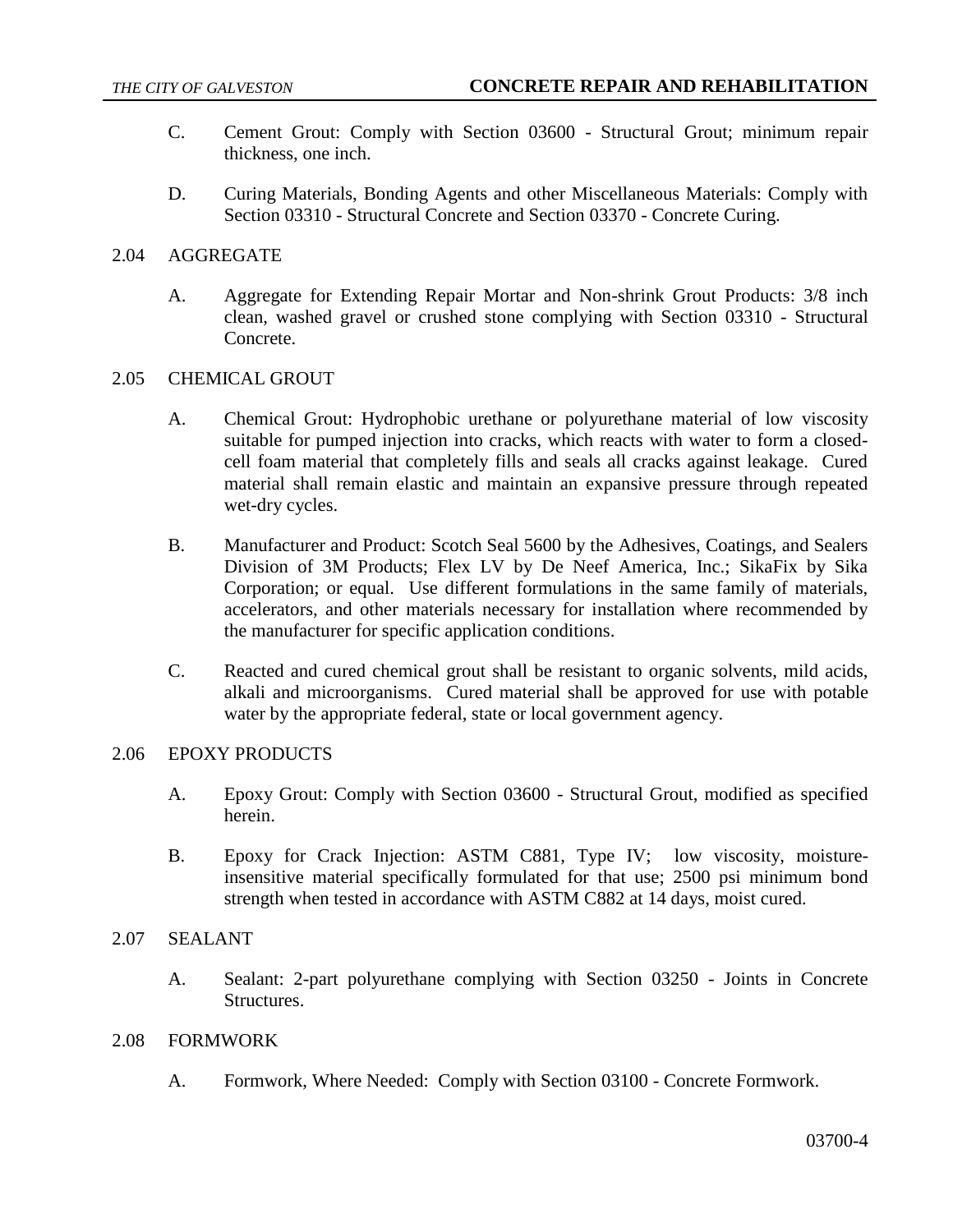### 2.09 REINFORCEMENT

A. Reinforcement, Where Required: Comply with Section 03210 - Reinforcing Steel.

## 2.10 SILIENT WATERSTOP

- A. Resilient Waterstop: Comply with Section 03250 Joints in Concrete Structures.
- PART 3 E X E C U T I O N

### 3.01 PREPARATION AND CURING

- A. Where repairs are made on wall surfaces exposed to view and above normal water surface elevation, installed repair material shall match adjacent concrete surface in color.
- B. Surface Preparation:
	- 1. Clean entire area to be repaired of laitance, foreign material and loose or deteriorated concrete by chipping, hydroblasting or sandblasting; further roughen surfaces as specified herein. Where non-shrink grout or repair mortar is used, perform any additional surface preparation steps recommended by the manufacturer.
	- 2. Where cementitious repair materials are used, maintain surfaces to be repaired in a saturated surface dry condition and prevent concrete from drying until repair operations are completed. Re-wet surfaces to be repaired by water spray on at least a daily basis. Remove standing water in areas to be repaired prior to placement of repair material. Provide means to remove excess water from the structure.
	- 3. Where repair material manufacturer recommends use of an epoxy-bonding agent, follow recommendations of both the repair material and epoxy bonding agent manufacturers.
- C. Fully consolidate repair material, completely filling all portions of areas to be filled.
- D. Bring repair surfaces into alignment with adjacent existing surfaces to provide uniform, even surfaces. Unless indicated otherwise, repair surfaces shall match adjacent existing surfaces in texture and receive coatings or surface treatments provided for adjacent existing surfaces.
- E. Curing:
	- 1. Cure repair mortar and non-shrink grout according to manufacturer's recommendations, except that minimum cure period shall be 3 days.
	- 2. Cure other materials in accordance with Section 03370 Concrete Curing.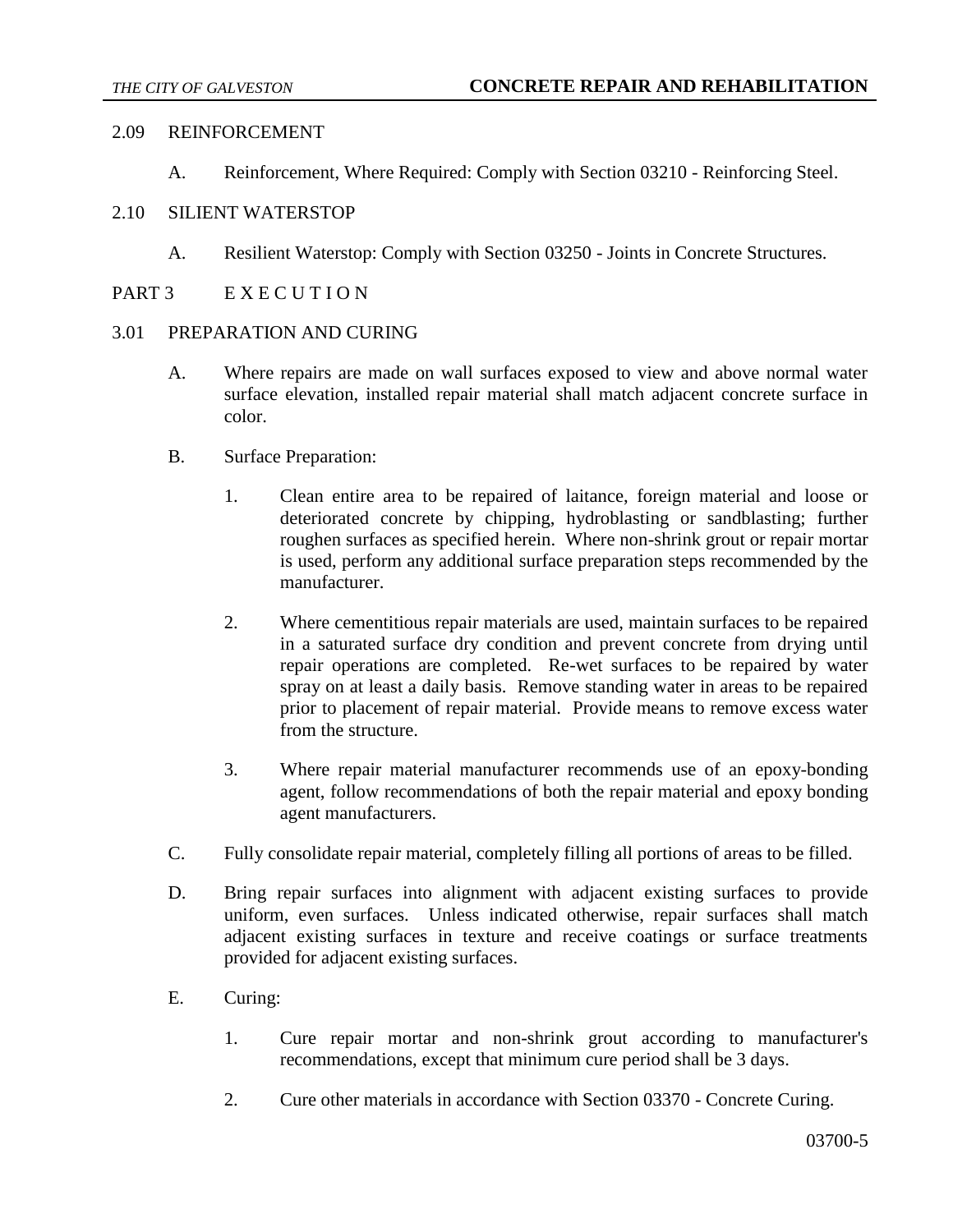3. If manufacturer recommends use of a curing compound, use no material that would interfere with the bond of any coating or adhesive required to be applied to the surface.

# 3.02 TREATMENT OF SURFACE DEFECTS

- A. Definition Surface Defects: Depressions in concrete surfaces not extending all the way through a member, caused by physical damage, un-repaired rock pockets created during original placement, spalling due to corroded reinforcing steel or other embeds, or removal of embedded items or intersecting concrete members.
- B. Preparation:
	- 1. Remove loose, damaged concrete by chipping to sound material.
	- 2. Where existing reinforcing bars are exposed, remove concrete at least one inch deep all around the exposed bars. If the existing bars are cut through, cracked, or cross-sectional area is reduced by more than 25 percent, notify the Owner's Representative immediately.
- C. Repair Material:
	- 1. Use only repair mortar to repair surface defects in members normally in contact with water or soil, and defects in interior surfaces of structures which are intended to contain water.
	- 2. Repair of other surface defects may be by application of repair mortar, repair concrete or cement grout, as appropriate.

# 3.03 PATCHING OF HOLES IN CONCRETE

- A. General:
	- 1. Definition Holes: For the purposes of this section, holes are defined as penetrations completely through a concrete member, with interior surfaces approximately perpendicular to the surface of the existing member. Chip interior surface areas which are inclined and do not meet this criterion as necessary to meet this requirement.
	- 2. Perimeter of holes at the surface shall form a regular shape composed of curved or straight line segments. Provide at least the minimum placement depth specified for the material used at all locations. Score existing concrete by sawcutting and chip as needed to meet this requirement.
	- 3. Roughen the interior surface of holes less than 12 inches in diameter to at least 0.125-inch amplitude. Roughen larger holes to at least 0.25-inch amplitude.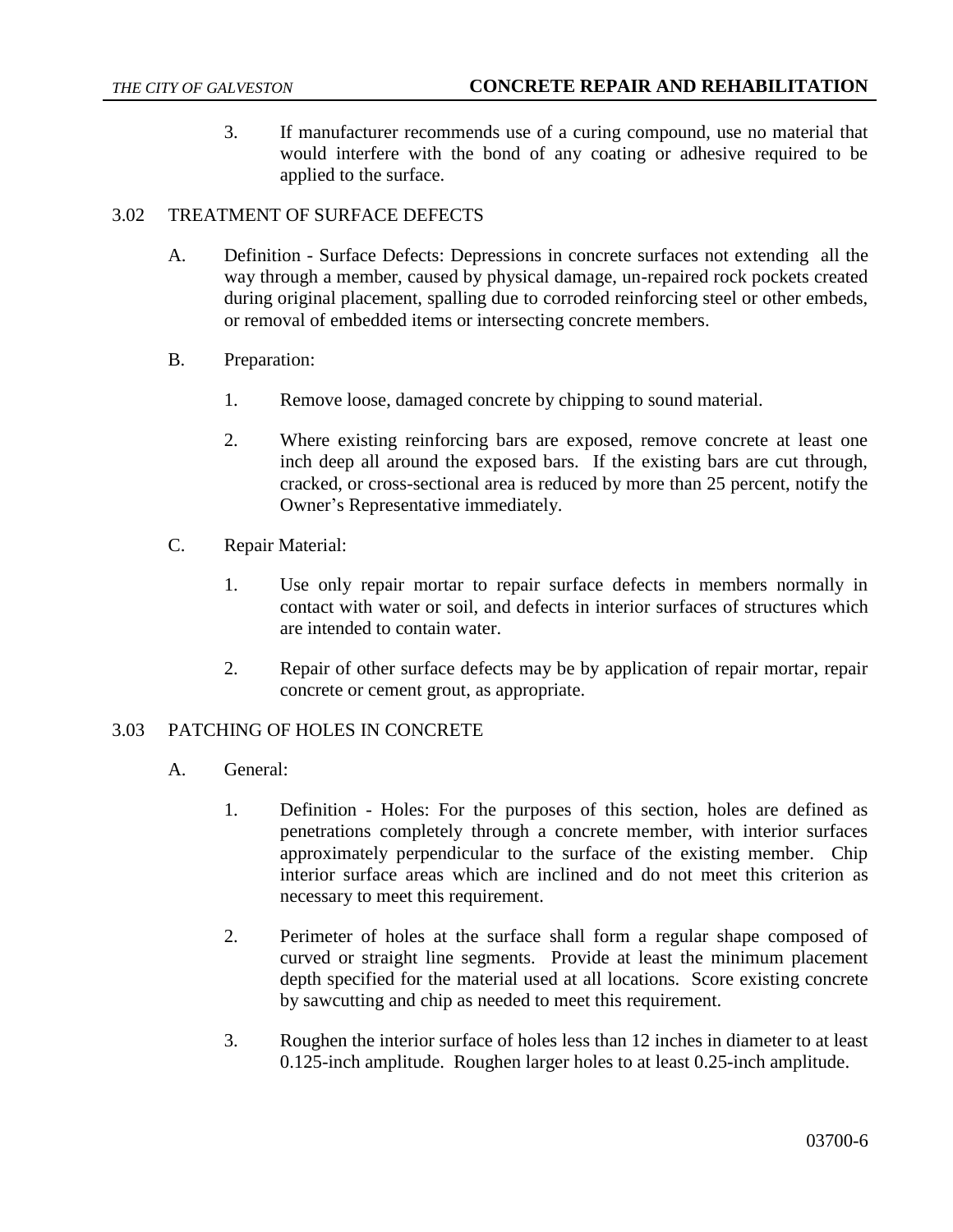- 4. At holes not filled with repair mortar or non-shrink grout, and where otherwise recommended by the repair material manufacturer, coat existing surfaces to be repaired with epoxy bonding agent.
- 5. Where a surface of a member is exposed to view and the repair material cannot be adjusted to match the color of the existing concrete, hold back the repair material 2 inches from the surface. Fill the remaining 2 inches with color-adjusted cement grout. Roughen the surface of the repair material when placed to improve bond with the cement grout.
- B. Patching Small Holes:
	- 1. Fill holes less than 12 inches in least dimension and extending completely through concrete members with repair mortar or non-shrink grout.
	- 2. Fill holes in members normally in contact with water or soil with Class I nonshrink grout in accordance with Section 03600 - Structural Grout.
- C. Patching Large Holes:
	- 1. Fill holes larger than 12 inches in least dimension with repair concrete, repair mortar or non-shrink grout.
	- 2. Provide large holes normally in contact with water or soil and not filled with Class I non-shrink grout with resilient waterstop placed in a groove approximately 0.25 inch deep ground into the interior edge of the hole at the center of the wall providing a smooth surface in which to place the resilient waterstop. Alternatively, bond bentonite waterstop to the surface using an epoxy grout which completely fills all voids and irregularities beneath the waterstop material. Install waterstop in accordance with Section 03250 - Joints in Concrete Structures.
	- 3. Provide reinforcing steel in layers matching existing reinforcement locations, except provide concrete cover required by the Contract Documents for the applicable service condition.
	- 4. For holes smaller than 48 inches, reinforcement shall be at least #5 bars on 12 inch centers in each layer required. At all holes larger than 30 inches, drill and grout the reinforcement into the existing concrete.
	- 5. For holes larger than 48 inches, see the drawings for reinforcement details.

### 3.04 PATCHING OF LINED HOLES

A. These provisions apply to openings which have embedded material over all or a portion of the inside edge. Requirements for repairing holes in concrete specified above shall apply as modified herein. The Owner's Representative will determine when the embedded material is allowed to remain.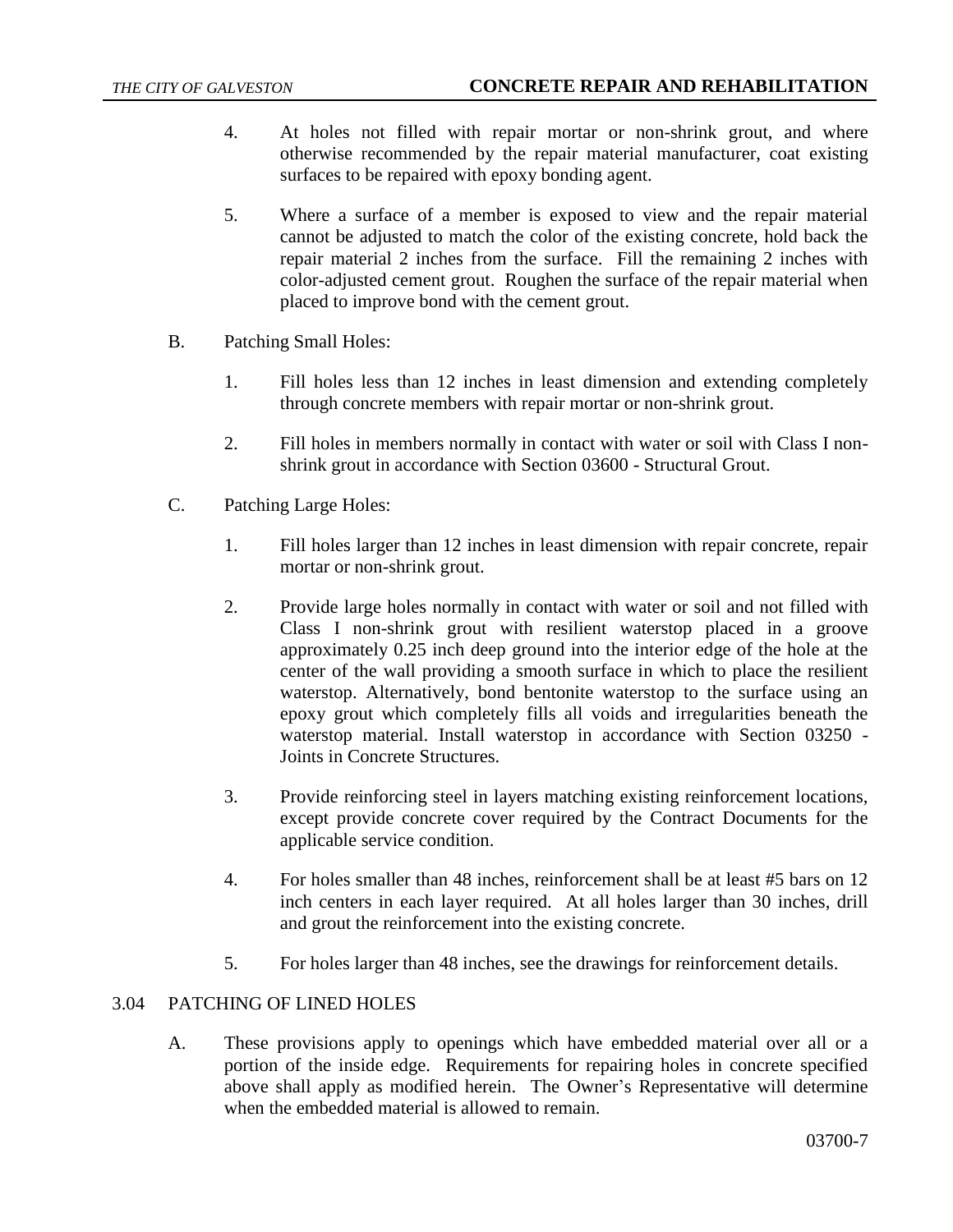- B. Where embedded material is allowed to remain, trim it back a minimum of 2 inches from the concrete surface. Roughen or abrade the embedded material to promote good bonding to the repair material. Completely remove any substance that interferes with good bonding.
- C. Completely remove embedded items not securely and permanently anchored in the concrete.
- D. Completely remove embedded items larger than 12 inches in least dimension unless composed of a metal to which reinforcing steel can be welded. Where reinforcement is required, weld it to the embedded metal.
- E. Following additional requirements apply to concrete in contact with water or soil.
	- 1. Fill lined openings less than 4 inches in least dimension with epoxy grout.
	- 2. Coat lined openings greater than 4 inches but less than 12 inches in least dimension with an epoxy-bonding agent prior to filling with Class I nonshrink grout.
	- 3. Coat lined openings greater than 12 inches in least dimension with an epoxy bonding agent and bond bentonite waterstop to the interior of the opening prior to filling with approved repair material.

# 3.05 INSTALLATION OF PIPES AND FRAMES

- A. The following applies to installation of permanent pipes and frames in openings cut into existing concrete members.
- B. Cut opening to a size which is a minimum of one inch and a maximum of 3 inches larger than the outside edge of the embedded item. At openings with sharp corners, take care not to sawcut beyond the opening so as to damage existing reinforcing bars. At openings which are greater than 24 inches in least dimension, chip a keyway into the center of the wall. Keyway shall be at least 1.5 inches in depth and from 3 inches to 1/3 the member thickness in width. All surfaces except at the keyway shall be perpendicular to the member surface as specified herein for patching holes.
- C. Provide embedded items with a flange or other positive means of anchorage to repaired members. At members in contact with soil or water, provide continuous waterstop flanges around embeds. Where concrete pipe will be embedded, provide resilient waterstop around pipe at wall centerline.
- D. Roughen the interior surface of openings to at least 1/4-inch amplitude. Sandblast the embed surface to be in contact with concrete clean to promote good bonding to the repair material.
- E. Fill the space between the frame and the existing concrete with Class I non-shrink grout.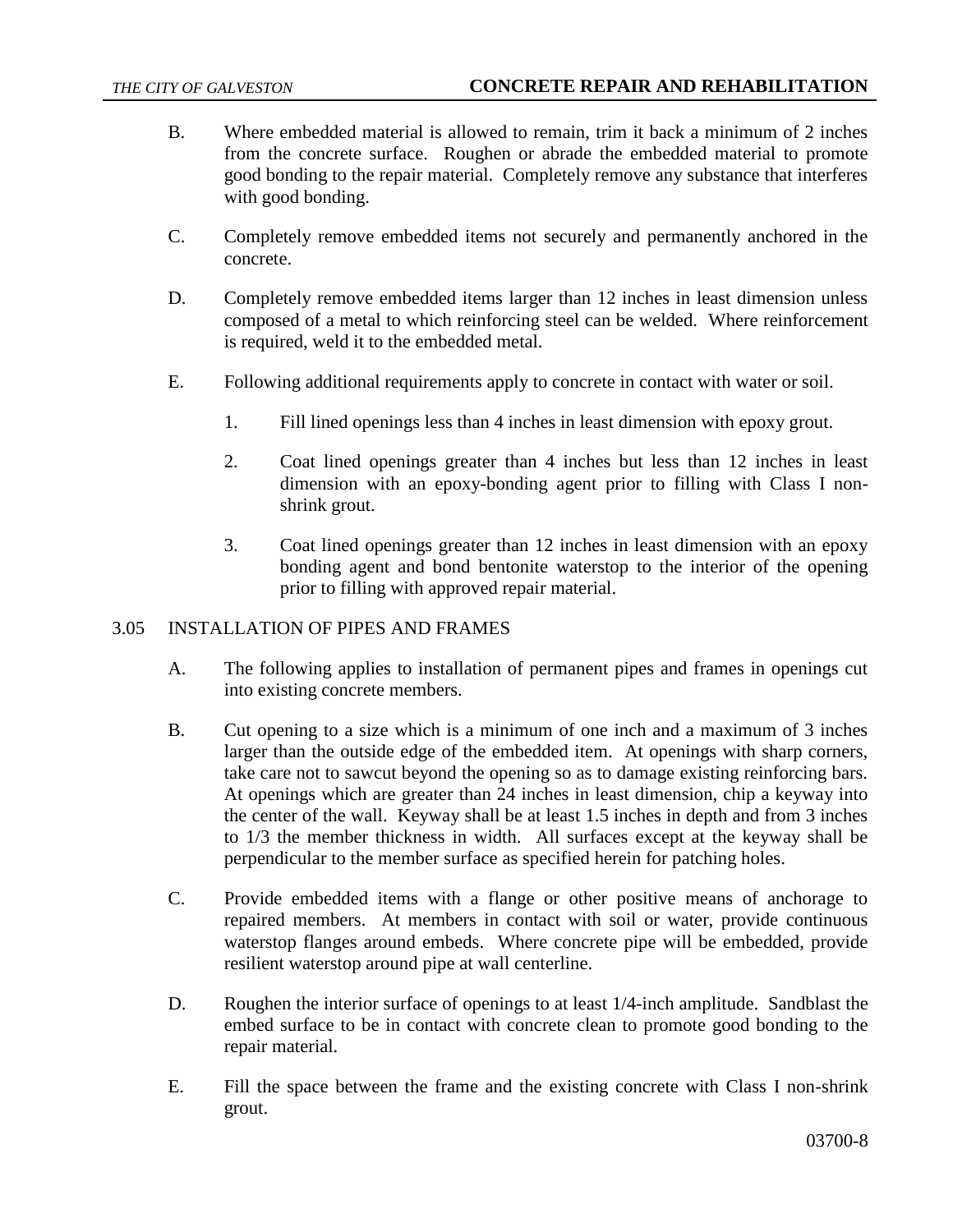F. Where surface of a member is exposed to view and the repair material cannot be adjusted to match the color of the existing material, hold back the repair material 2 inches from the surface. Fill the remaining 2 inches with color-adjusted cement grout.

# 3.06 NON-FIXED INSTALLATION OF PIPES

- A. The following applies to installation through existing concrete of piping to be sealed with adjustable linked seals, resilient connectors, or packing and sealant. When more appropriate, the Owner's Representative may require installation of a sleeve instead of the core-drilled hole specified herein.
- B. Size core-drilled opening to permit installation of the required seal; locate to minimize cutting of existing reinforcing steel.
- C. Where linked or resilient seals are to be installed, coat the interior surface of the opening with epoxy at least 1/8 inch thick for a smooth and even surface promoting a good seal.
- D. Where packing and sealant are required, seal exposed reinforcing bars with at least an 1/8-inch thick layer of epoxy extending 1/2 inch beyond the bars on all sides. Prepare the surface of the cut concrete and the pipe as recommended by the sealant manufacturer.

# 3.07 GENERAL CRACK REPAIR

- A. Repair cracks identified by the Owner's Representative as caused by shrinkage or thermal movement by injection with chemical grout as specified herein.
- B. Repair cracks not caused by shrinkage or thermal movement by epoxy injection or as otherwise directed by the Owner's Representative.

# 3.08 CHEMICAL GROUT CRACK REPAIR

- A. Inject chemical grout into all cracks as directed by the Owner's Representative in those structures included in the scope of work listed herein in accordance with the chemical grout manufacturer's installation instructions and recommendations.
- B. Location of Injection Ports: Locate injection ports as recommended by the chemical grout manufacturer and as needed to insure complete penetration of the joint or crack with the grout. Spacing of injection ports shall not exceed 2 feet.
- C. Drilling Ports: Drill holes for injection ports to the depth needed for proper distribution of the chemical grout. Take care to not damage any reinforcing steel.
- D. Port preparation: Clean holes for injection ports of all debris and fit with an injection fitting as provided by the manufacturer of the chemical grout, or equal. Install injection fittings in accordance with manufacturer's instructions; allow fittings to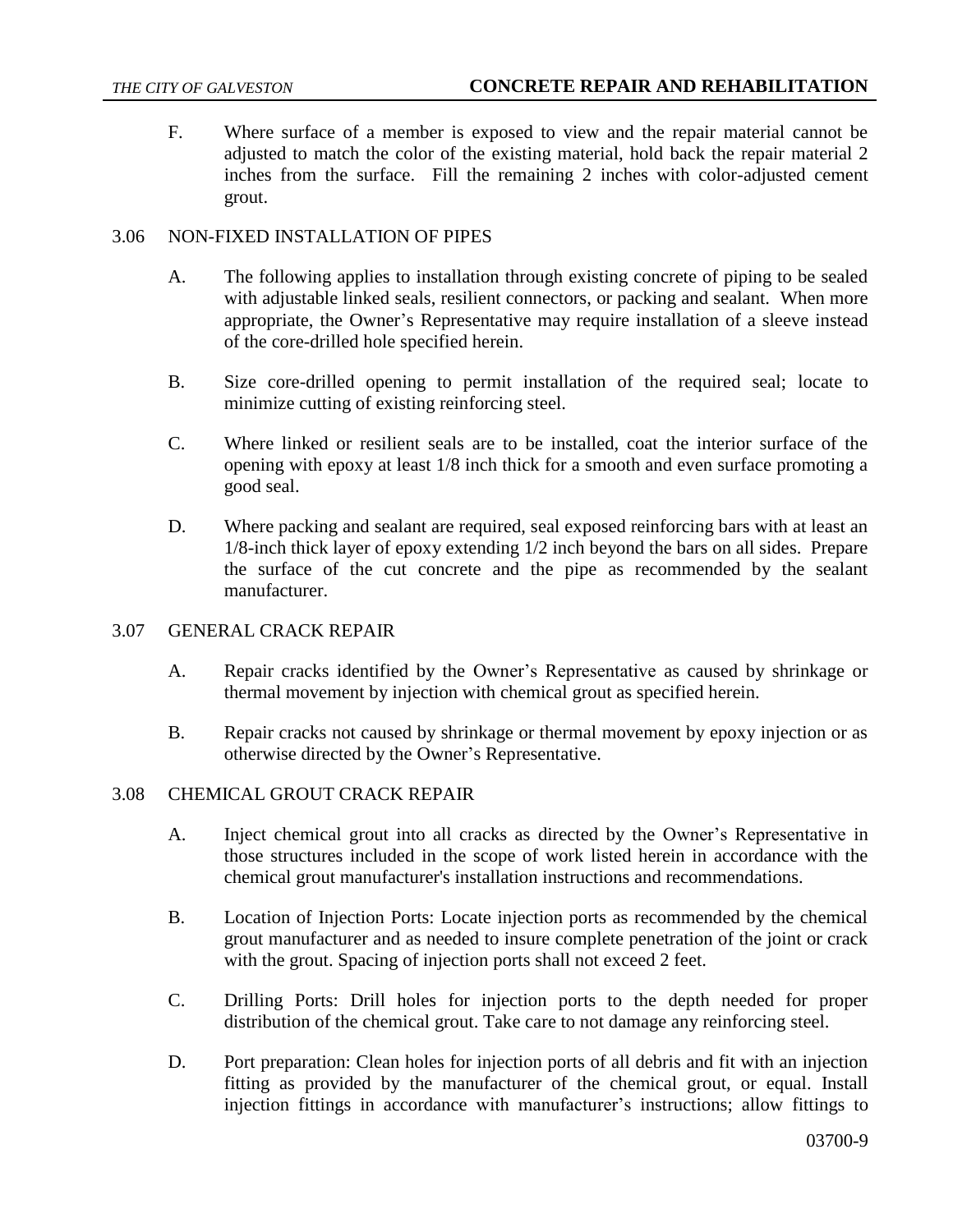remain in place until chemical grout injection work is complete in that area. Install caps or valves at injection ports to prevent back flow of uncured chemical grout after it has been injected.

- E. Chemical Grout Injection:
	- 1. Follow instructions and recommendations of the chemical grout manufacturer and its representatives for chemical grout mixing and injection procedures.
	- 2. Seal cracks at the surface where needed to assure complete penetration of injected chemical grout and prevent loss of material.
	- 3. Prior to chemical grout injection, inject water into ports to provide water for the reaction process, flush out foreign matter and verify continuity between adjacent ports. Inject water into each port until it begins to flow from an adjacent or nearby port.
	- 4. If the water injection procedure indicates the potential presence of voids within members or behind members resting against soil, notify the Owner's Representative immediately.
	- 5. Beginning at the lowest injection port, inject chemical grout until the grout begins to flow from an adjacent or nearby port. Repeat the process until the crack is completely filled. In general, port-to-port travel of the injection process will be from low to high in a continuous operation.
	- 6. If port-to-port continuity does not occur at locations where continuity was verified through water injection, mark location and notify the Owner's Representative.
	- 7. Avoid sudden application of high pressure during the injection process.
	- 8. After completion of the grouting operation, remove all ports and surface sealing materials leaving an undamaged surface.

# 3.09 EPOXY CRACK REPAIR

- A. Inject epoxy into all cracks in damaged concrete as indicated by the Owner's Representative in structures included in the scope of work listed herein. Follow installation instructions and recommendations of the epoxy manufacturer.
- B. Inject cracks with sufficient pressure to ensure full penetration of epoxy but without causing further damage.
- C. Location, drilling and preparation of ports for injection: As specified for chemical grout herein.
- D. Epoxy Injection: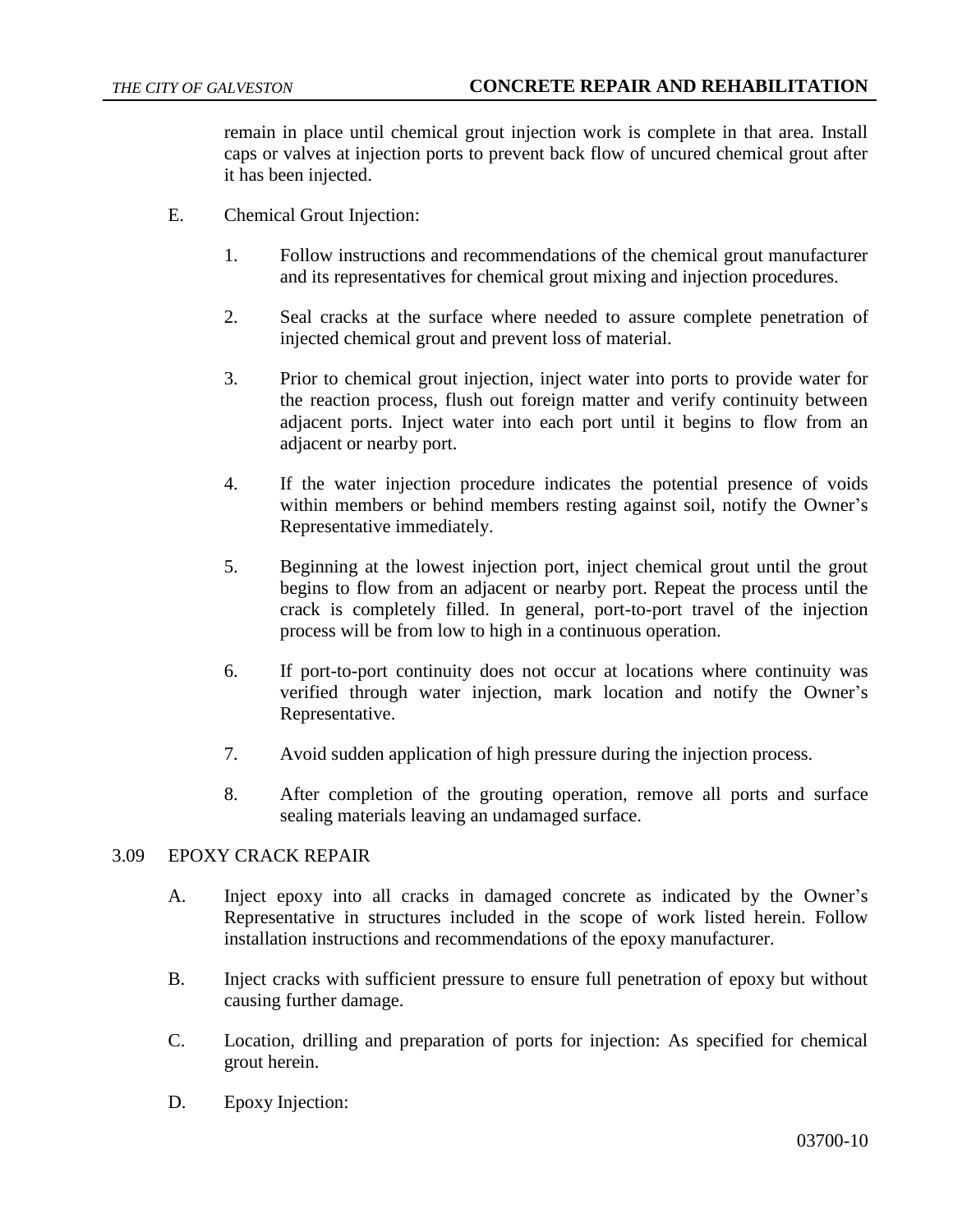- 1. Follow instructions of the epoxy manufacturer and its representatives for all mixing and injection procedures.
- 2. Seal all cracks at the surface where needed to provide for complete penetration of the injected epoxy and to prevent loss of material.
- 3. Beginning at the lowest injection port, inject the epoxy until it begins to flow from an adjacent or nearby port. Repeat the process until the crack is completely filled.
- 4. If port-to-port continuity does not occur, mark the location and notify the Owner's Representative.
- 5. Avoid sudden application of high pressure during the injection process.
- 6. After completion of injection operations, remove all ports and surface sealing materials to leave an undamaged surface.

## 3.10 REPAIR OF DETERIORATED CONCRETE

- A. These provisions pertain to concrete damaged by abrasion, chemical attack or corrosion of reinforcing steel. The only material acceptable for surface repair is repair mortar as specified herein. Where the repaired surface is to be subsequently covered with a PVC liner or other protective material, coordinate finishing details with the liner material manufacturer.
- B. Surface Preparation:
	- 1. Remove loose, broken, softened and acid-contaminated concrete to sound, uncontaminated concrete.
	- 2. Notify the Owner's Representative when removal of deteriorated concrete is complete. Schedule two weeks for the Owner's Representative to inspect the surface, perform testing for acid contamination, determine if additional concrete must be removed, and to develop any special repair details that may be needed. Should it be determined that additional concrete must be removed to reach sound, uncontaminated material, schedule another two-week period for further evaluation after completion of the additional removal.
	- 3. Follow repair mortar manufacturer's instructions for additional surface preparation.
- C. Repair Mortar Placement:
	- 1. Follow manufacturer's recommendations for mixing and placement of repair mortar. After the initial mixing of the repair mortar, do not add additional water to change the consistency should the mix begin to stiffen.